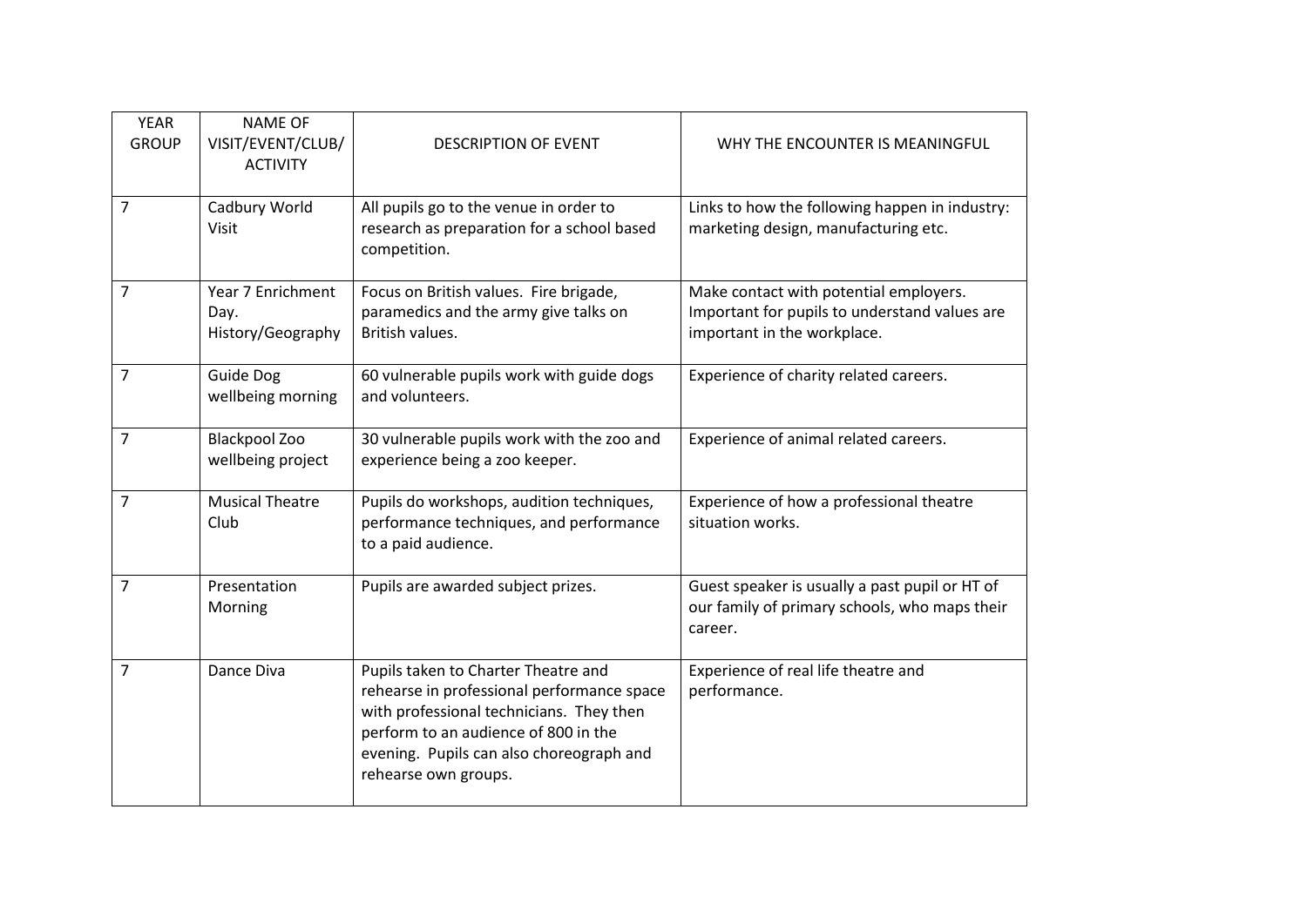| 7              | <b>School Production</b>                            | Development and performance of school<br>production to very high standard. Pupils<br>work on the lighting, as stage and prop<br>managers, as costume/make up helpers, and<br>performers, dancers and musicians. | Experience of how being in a very high<br>standard performance is in readiness for<br>further education.   |
|----------------|-----------------------------------------------------|-----------------------------------------------------------------------------------------------------------------------------------------------------------------------------------------------------------------|------------------------------------------------------------------------------------------------------------|
| 7              | OLCHS/CNC joint<br>Carol Service at St<br>Wilfred's | A high level choral event in four part<br>harmony. Pupils visit CNC and work with A<br>Level/BTECH students in this exciting<br>collaboration.                                                                  | This is combined with a tour/information<br>provided regarding A Level Music/BTECH music<br>opportunities. |
| $\overline{7}$ | <b>Graded Music</b><br>Examinations                 | All GCSE pupils work towards playing graded<br>examination pieces. Many pupils in all year<br>groups completed graded examinations<br>throughout the year.                                                      | Graded exams = UCAS points.                                                                                |
|                | Fairtrade Group                                     | Pupils meet and are involved in various<br>campaigns linking to the Fairtrade<br>cooperative, e.g. 'Bake a Difference'<br>campaign.                                                                             | Fairtrade a potential employer. Awareness of<br>jobs in activism, NGO sector.                              |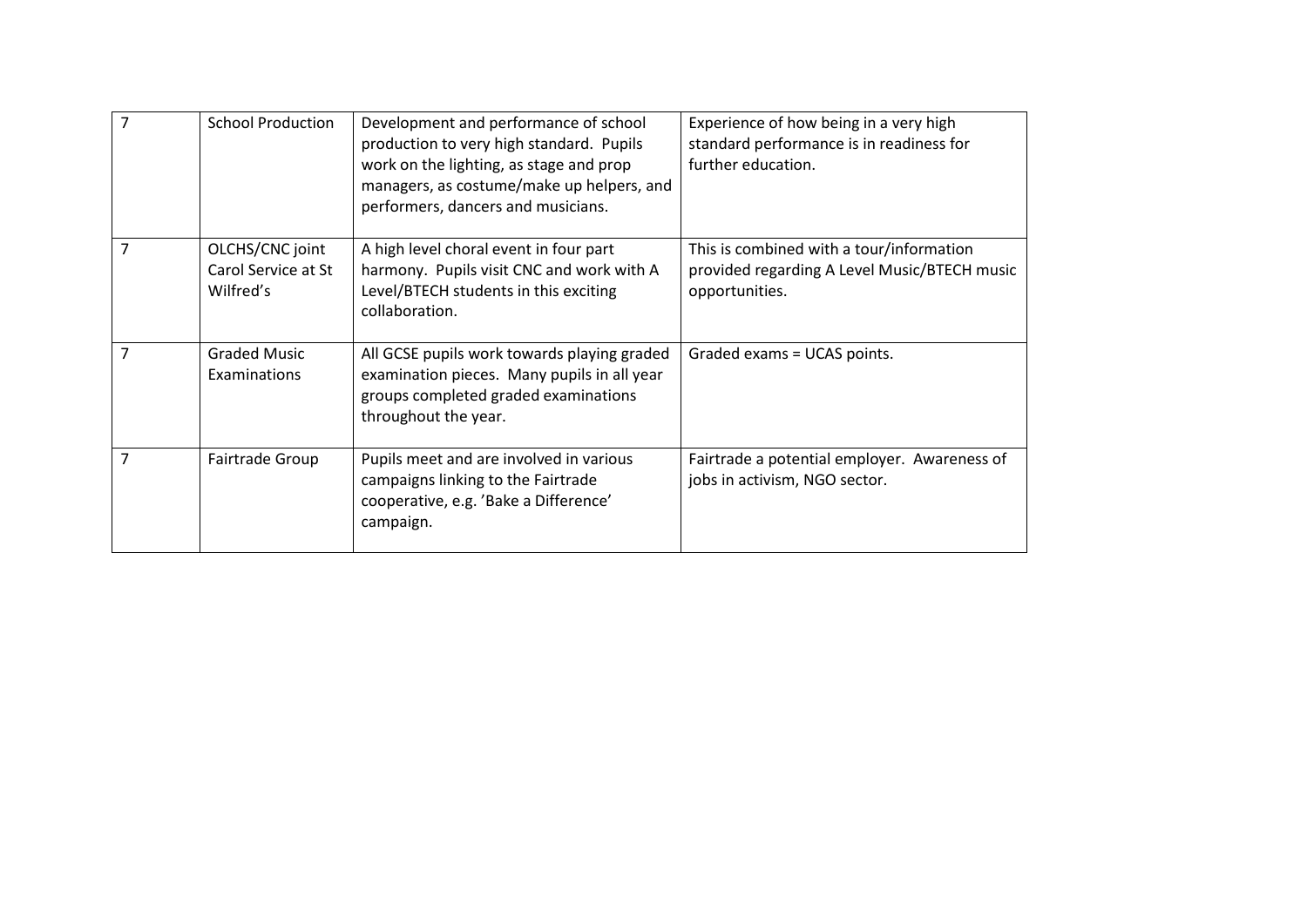| <b>YEAR</b><br><b>GROUP</b> | <b>NAME OF</b><br>VISIT/EVENT/CLUB/<br><b>ACTIVITY</b> | <b>DESCRIPTION OF EVENT</b>                                                                                                                                                                                                                      | WHY THE ENCOUNTER IS MEANINGFUL                                                                                                                                                |
|-----------------------------|--------------------------------------------------------|--------------------------------------------------------------------------------------------------------------------------------------------------------------------------------------------------------------------------------------------------|--------------------------------------------------------------------------------------------------------------------------------------------------------------------------------|
| 8                           | <b>Faraday Challenge</b>                               | STEM competition. Local school network.<br>Focuses on D and T subjects.                                                                                                                                                                          | Learning from engineers on academic<br>pathways.                                                                                                                               |
| 8                           | Year 8 Castlerigg<br>Retreat                           | Pupils spend 5 days at Castlerigg Manor, the<br>Lancaster Diocesan residential retreat<br>centre in Keswick. The retreat is offered to<br>all pupils who spend time reflecting on their<br>lives, relationships with friends, family and<br>God. | Vocation.<br>Reflection on life choices.<br>Youth work.<br>Priesthood and religious life.                                                                                      |
| 8                           | Parliament<br>Outreach<br>workshops                    | Parliament education service come into<br>school to run workshops with Year 8 to<br>deepen their understanding of democracy.                                                                                                                     | Developed understanding of how parliament<br>and government work as well as how to<br>become involved. It gave pupils the<br>opportunity to develop and strengthen<br>debates. |
| 8                           | Guide Dog<br>wellbeing morning                         | 60 vulnerable pupils work with guide dogs<br>and volunteers.                                                                                                                                                                                     | Experience of charity related careers.                                                                                                                                         |
| 8                           | <b>Musical Theatre</b><br>Club                         | Pupils do workshops, audition techniques,<br>performance techniques, and performance<br>to a paid audience.                                                                                                                                      | Experience of how a professional theatre<br>situation works.                                                                                                                   |
| 8                           | Fairtrade Group                                        | Pupils meet and are involved in various<br>campaigns linking to the Fairtrade<br>cooperative, e.g. 'Bake a Difference'<br>campaign.                                                                                                              | Fairtrade a potential employer. Awareness of<br>jobs in activism, NGO sector.                                                                                                  |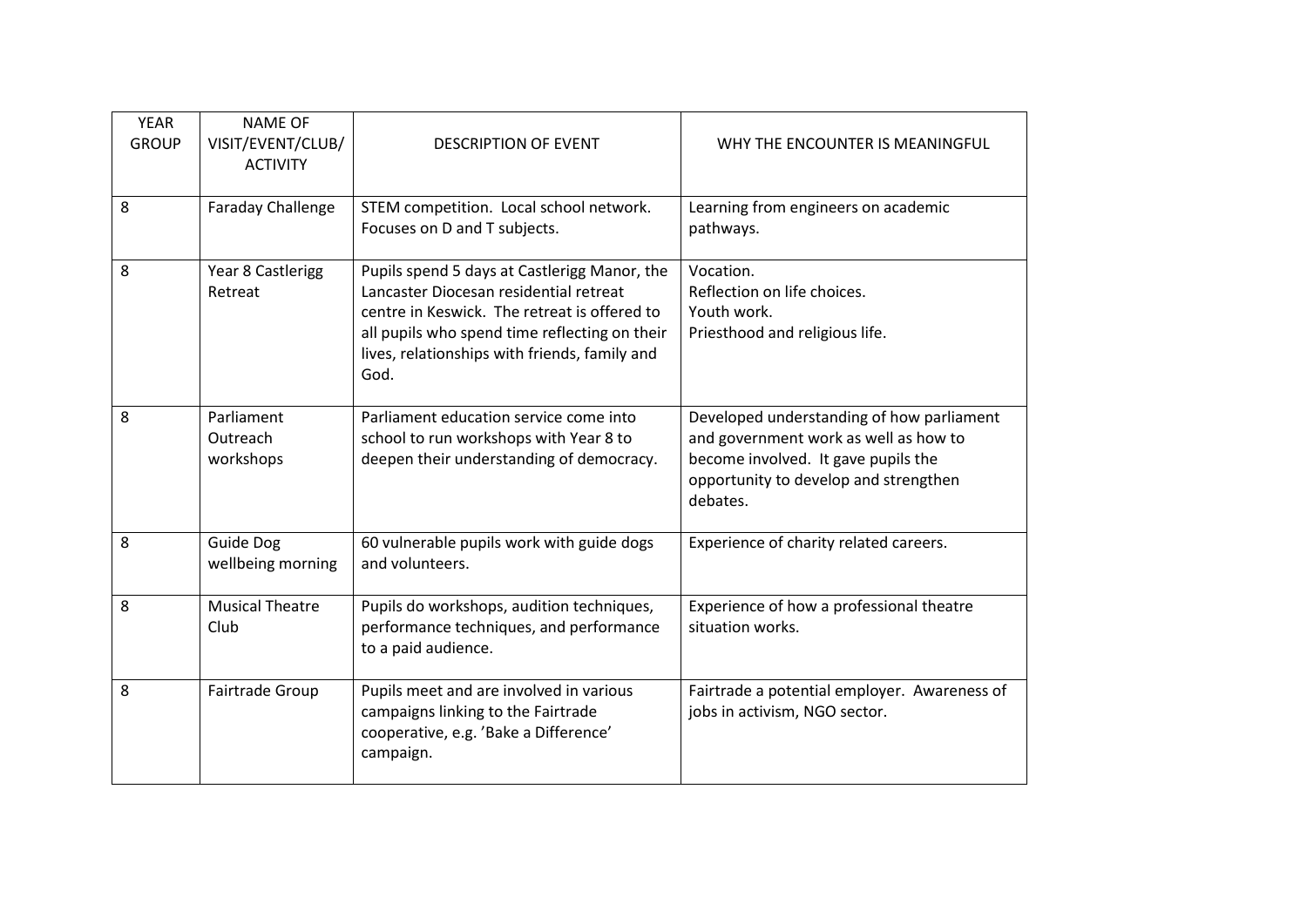| 8 | Presentation<br>Morning                             | Pupils are awarded subject prizes.                                                                                                                                                                                                        | Guest speaker is usually a past pupil or HT of<br>our family of primary schools, who maps their<br>career. |
|---|-----------------------------------------------------|-------------------------------------------------------------------------------------------------------------------------------------------------------------------------------------------------------------------------------------------|------------------------------------------------------------------------------------------------------------|
| 8 | Dance Diva                                          | Pupils taken to Charter Theatre and<br>rehearse in professional performance space<br>with professional technicians. They then<br>perform to an audience of 800 in the<br>evening. Pupils can also choreograph and<br>rehearse own groups. | Experience of real life theatre and<br>performance.                                                        |
| 8 | <b>School Production</b>                            | Development and performance of school<br>production to very high standard. Pupils<br>work on the lighting, as stage and prop<br>managers, as costume/make up helpers, and<br>performers, dancers and musicians.                           | Experience of how being in a very high<br>standard performance is in readiness for<br>further education.   |
| 8 | OLCHS/CNC joint<br>Carol Service at St<br>Wilfred's | A high level choral event in 4 part harmony.<br>Pupils visit CNC and work with A<br>Level/BTECH students in this exciting<br>collaboration.                                                                                               | This is combined with a tour/information<br>provided regarding A Level Music/BTECH music<br>opportunities. |
| 8 | <b>Graded Music</b><br>Examinations                 | All GCSE pupils work towards playing graded<br>examination pieces. Many pupils in all year<br>groups completed graded examinations<br>throughout the year.                                                                                | Graded exams = UCAS points.                                                                                |
| 8 | <b>Blackpool Zoo</b><br>wellbeing project           | 30 vulnerable pupils work with the zoo and<br>experience being a zoo keeper.                                                                                                                                                              | Experience of animal related careers.                                                                      |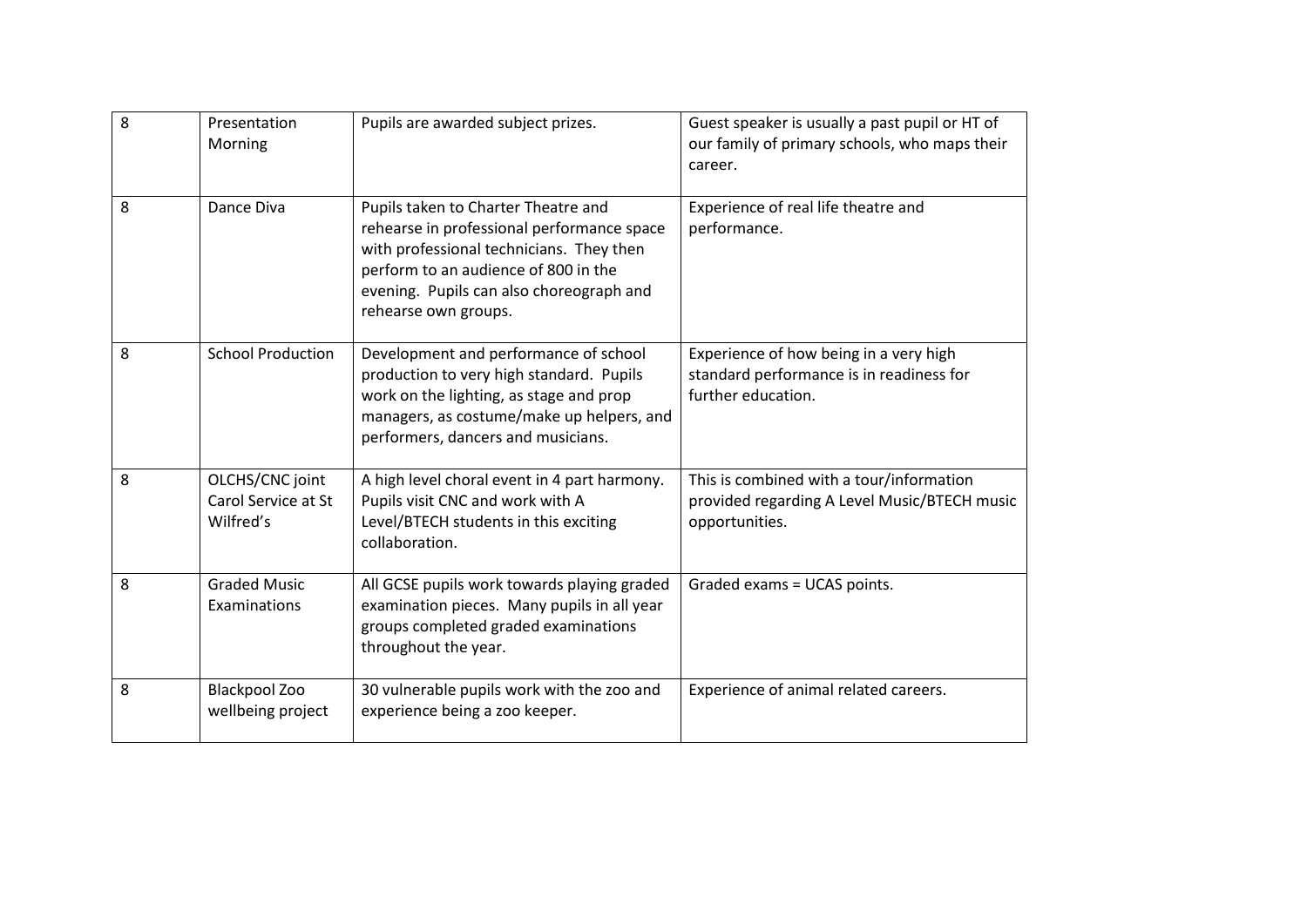| <b>YEAR</b><br>GROUP(S) | <b>NAME OF</b><br>VISIT/EVENT/CLUB/<br><b>ACTIVITY</b> | <b>DESCRIPTION OF EVENT</b>                                                                                        | WHY THE ENCOUNTER IS MEANINGFUL                                                                                                                                                                 |
|-------------------------|--------------------------------------------------------|--------------------------------------------------------------------------------------------------------------------|-------------------------------------------------------------------------------------------------------------------------------------------------------------------------------------------------|
| 9                       | Science trip to<br>London                              | Students visit the Body Worlds Museum,<br>Natural History Museum and Science<br>Museum.                            | Inspire pupils re: science careers, learn more<br>about science and opportunities available to<br>them.                                                                                         |
| 9                       | BecREative Day,<br>Newman College                      | Year 9 pupils spend a day exploring a GCSE<br>theme in a college setting, experiencing<br>wider college life.      | College courses - A Level R.S careers in further<br>education, e.g. teaching/lecturing.                                                                                                         |
| 9                       | Mosque visit                                           | All Year 9 pupils visit a local mosque. They<br>have a tour of the inside and all parts of the<br>Masjid.          | Architect/design.<br>Community worker.<br>Voluntary worker.                                                                                                                                     |
| 9                       | French Water<br>sports trip                            | Summer trip during the holidays to Northern<br>France to experience various outdoor and<br>water sport activities. | Experience of adventurous activities which<br>may not have been done before.<br>Teamwork.<br>Leadership.                                                                                        |
| 9                       | <b>Battlefields Tour</b>                               | HAR and two pupils will visit Ypres and the<br>Somme with current or former soldiers.                              | Pupils will pay their respects to the fallen and<br>consider their experiences and sacrifices. The<br>four days are organised and led by the army<br>enabling contact with potential employers. |
| 9                       | Visit to Lancaster<br><b>Butterfly House</b>           | Photography trip primarily.                                                                                        | Practising photography skills.<br>Developing communication.<br>Possible link to careers in conservation as<br>pupils will discuss with staff what their work<br>entails.                        |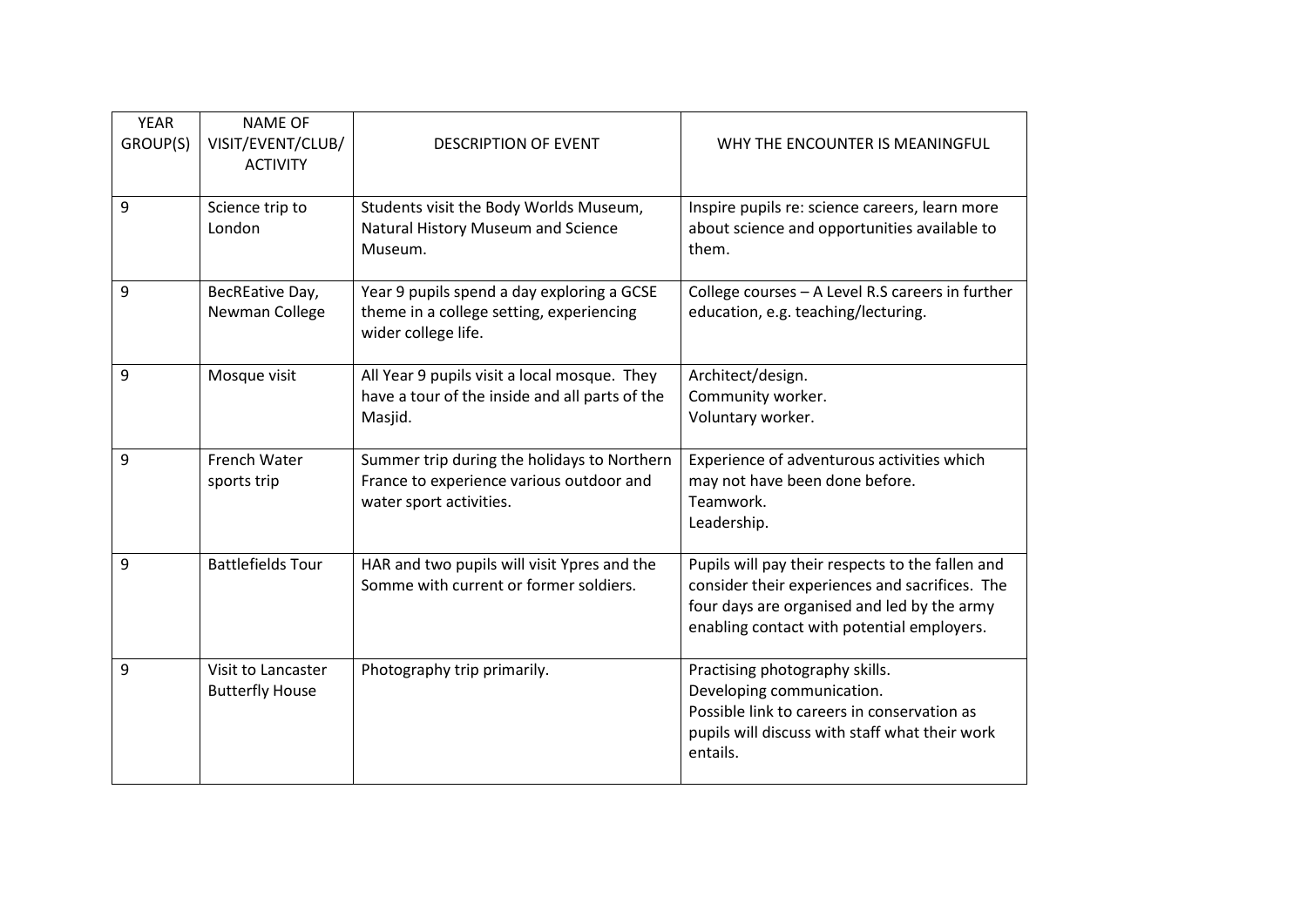| 9 | <b>Music Theory Class</b>           | Pupils take part in one or two 30 min weekly<br>sessions (pre-school). They complete past<br>papers and work towards completion of the<br>Grade 5 Music Theory Exam (ABRSM)                                                               | This is a gateway qualification to A Level Music<br>(alternative to GCSE Music). It also enables<br>access to ABRSM practical grades above grade<br>5. |
|---|-------------------------------------|-------------------------------------------------------------------------------------------------------------------------------------------------------------------------------------------------------------------------------------------|--------------------------------------------------------------------------------------------------------------------------------------------------------|
| 9 | <b>BAE Rotary Tech</b><br>Challenge | Pupils enter a competition as a team to<br>design and make a solution to a contextual<br>challenge.                                                                                                                                       | Opportunity to talk to BAE representatives.<br>Problem solving skills.                                                                                 |
| 9 | Guide Dog<br>wellbeing morning      | 60 vulnerable pupils work with guide dogs<br>and volunteers.                                                                                                                                                                              | Experience of charity related careers.                                                                                                                 |
| 9 | <b>Musical Theatre</b><br>Club      | Pupils do workshops, audition techniques,<br>performance techniques, and performance<br>to a paid audience.                                                                                                                               | Experience of how a professional theatre<br>situation works.                                                                                           |
| 9 | Fairtrade Group                     | Pupils meet and are involved in various<br>campaigns linking to the Fairtrade<br>cooperative, e.g. 'Bake a Difference'<br>campaign.                                                                                                       | Fairtrade a potential employer. Awareness of<br>jobs in activism, NGO sector.                                                                          |
| 9 | Presentation<br>Morning             | Pupils are awarded subject prizes.                                                                                                                                                                                                        | Guest speaker is usually a past pupil or HT of<br>our family of primary schools, who maps their<br>career.                                             |
| 9 | Dance Diva                          | Pupils taken to Charter Theatre and<br>rehearse in professional performance space<br>with professional technicians. They then<br>perform to an audience of 800 in the<br>evening. Pupils can also choreograph and<br>rehearse own groups. | Experience of real life theatre and<br>performance.                                                                                                    |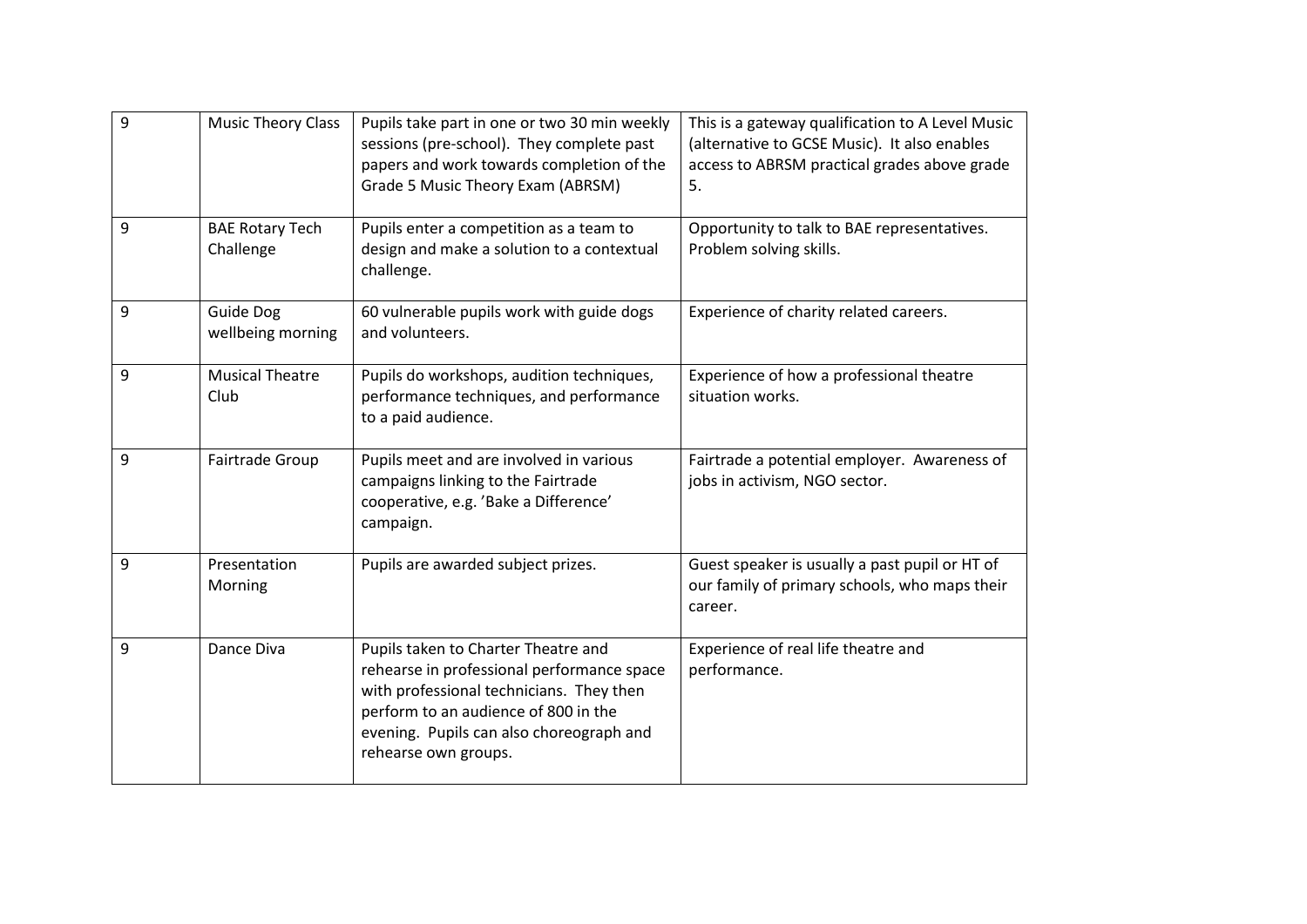| 9 | <b>School Production</b>                            | Development and performance of school<br>production to very high standard. Pupils<br>work on the lighting, as stage and prop<br>managers, as costume/make up helpers, and<br>performers, dancers and musicians. | Experience of how being in a very high<br>standard performance is in readiness for<br>further education.                                                                     |
|---|-----------------------------------------------------|-----------------------------------------------------------------------------------------------------------------------------------------------------------------------------------------------------------------|------------------------------------------------------------------------------------------------------------------------------------------------------------------------------|
| 9 | OLCHS/CNC joint<br>Carol Service at St<br>Wilfred's | A high level choral event in 4 part harmony.<br>Pupils visit CNC and work with A<br>Level/BTECH students in this exciting<br>collaboration.                                                                     | This is combined with a tour/information<br>provided regarding A Level Music/BTECH music<br>opportunities.                                                                   |
| 9 | <b>Graded Music</b><br>Examinations                 | All GCSE pupils work towards playing graded<br>examination pieces. Many pupils in all year<br>groups completed graded examinations<br>throughout the year.                                                      | Graded exams = UCAS points.                                                                                                                                                  |
| 9 | Duke of Edinburgh                                   | As part of their D of E, pupils are exposed to<br>a variety of work placements as part of their<br>volunteering, e.g. charity shops, coaching,<br>youth services etc.                                           | Skills developed with working with others,<br>team work, set tasks developed in different<br>work places - linking to potential employers<br>and experiences of work places. |
| 9 | <b>Blackpool Zoo</b><br>wellbeing project           | 30 vulnerable pupils work with the zoo and<br>experience being a zoo keeper.                                                                                                                                    | Experience of animal related careers.                                                                                                                                        |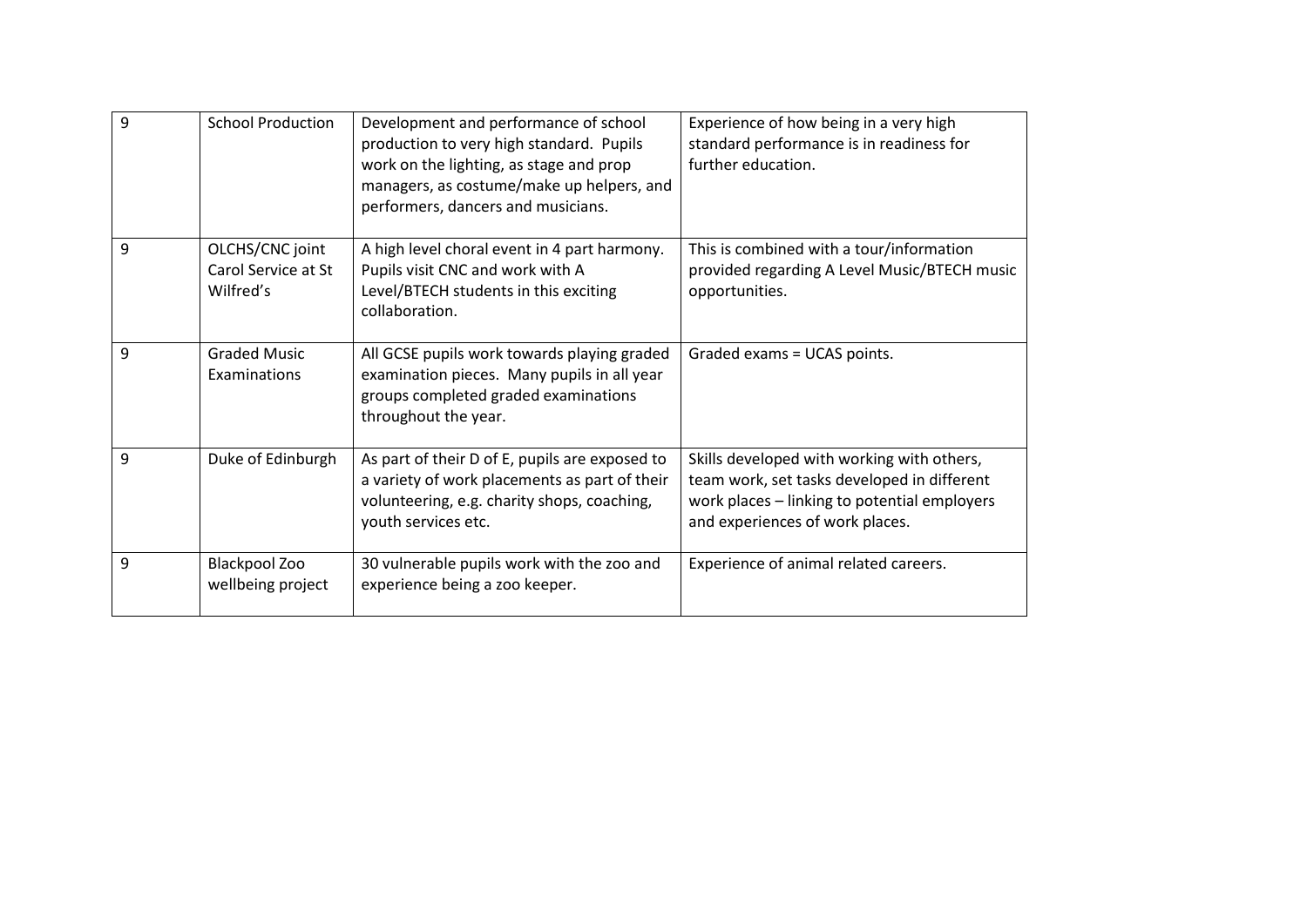| <b>YEAR</b><br><b>GROUP</b> | <b>NAME OF</b><br>VISIT/EVENT/CLUB/<br><b>ACTIVITY</b> | <b>DESCRIPTION OF EVENT</b>                                                                                                                                                                                                               | WHY THE ENCOUNTER IS MEANINGFUL                                                                                                                     |
|-----------------------------|--------------------------------------------------------|-------------------------------------------------------------------------------------------------------------------------------------------------------------------------------------------------------------------------------------------|-----------------------------------------------------------------------------------------------------------------------------------------------------|
| 10                          | <b>Music Theory Class</b>                              | Pupils take part in one or two 30 min weekly<br>sessions (pre-school). They complete past<br>papers and work towards completion of the<br>Grade 5 Music Theory Exam (ABRSM)                                                               | This is a gateway qualification to A Level Music<br>(alternative to GCSE Music). It also enables access to<br>ABRSM practical grades above grade 5. |
| 10                          | <b>BAE Rotary Tech</b><br>Challenge                    | Pupils enter a competition as a team to<br>design and make a solution to a contextual<br>challenge.                                                                                                                                       | Opportunity to talk to BAE representatives.<br>Problem solving skills.                                                                              |
| 10                          | <b>Future Chef</b>                                     | National Cooking competition                                                                                                                                                                                                              | Area final in catering college. Judged by professional<br>chefs.                                                                                    |
| 10                          | Dance Diva                                             | Pupils taken to Charter Theatre and<br>rehearse in professional performance space<br>with professional technicians. They then<br>perform to an audience of 800 in the<br>evening. Pupils can also choreograph and<br>rehearse own groups. | Experience of real life theatre and performance.                                                                                                    |
| 10                          | <b>School Production</b>                               | Development and performance of school<br>production to very high standard. Pupils<br>work on the lighting, as stage and prop<br>managers, as costume/make up helpers, and<br>performers, dancers and musicians.                           | Experience of how being in a very high standard<br>performance is in readiness for further education.                                               |
| 10                          | Paris KS4 trip                                         | Students spend three night residential in<br>Paris, visiting the main famous sights and<br>experiencing the French way of life.                                                                                                           | Developing language skills.<br>Travel.<br>Food.                                                                                                     |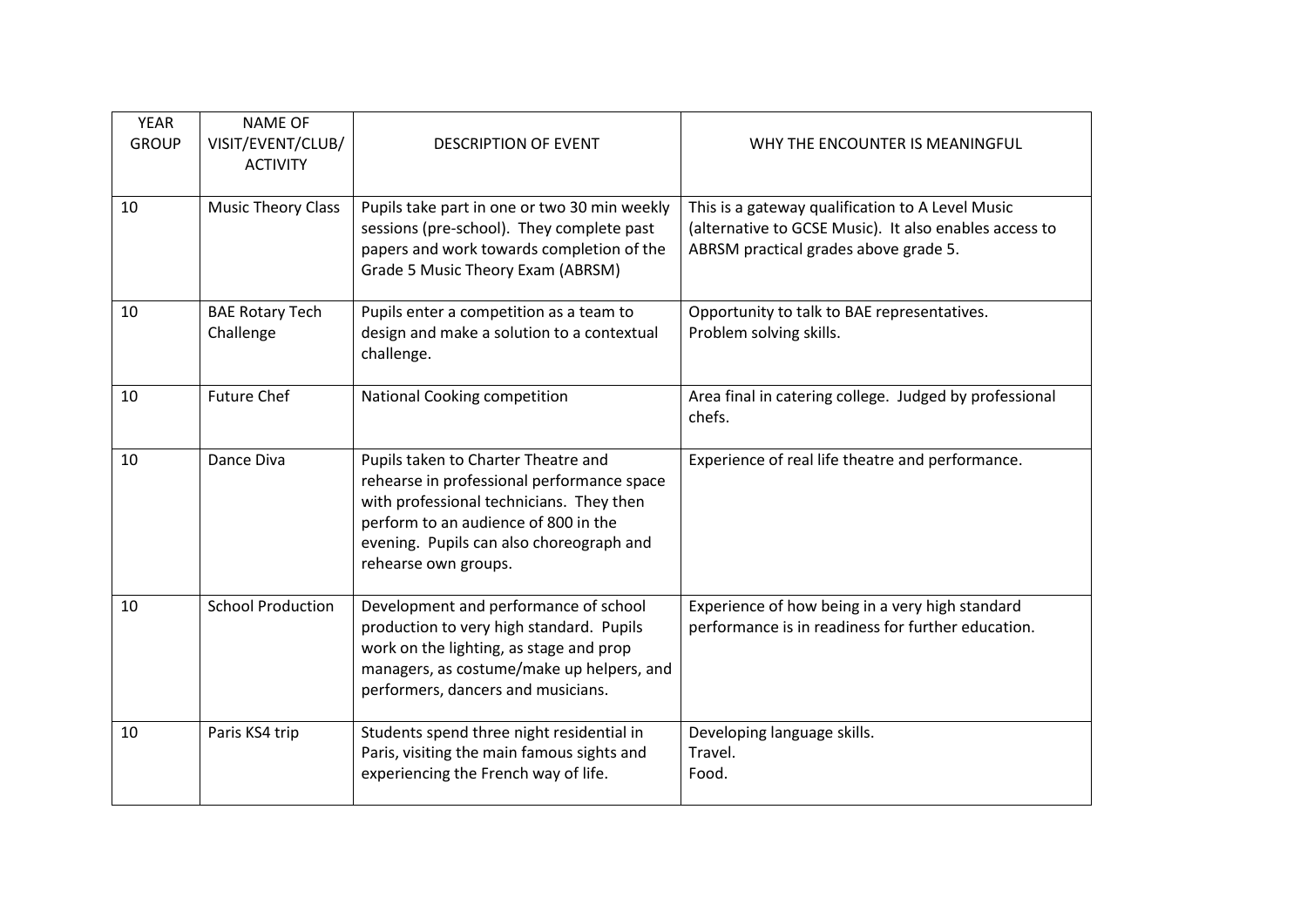| 10 | <b>Leyland Trucks</b>                                        | D and T pupils visit working factory to<br>observe production to modern CAD/CAM<br>development.                                                                                                                                                  | Talk about employment opportunities (including<br>apprenticeships) and relevant skills needed.                                     |
|----|--------------------------------------------------------------|--------------------------------------------------------------------------------------------------------------------------------------------------------------------------------------------------------------------------------------------------|------------------------------------------------------------------------------------------------------------------------------------|
| 10 | Angel's restaurant<br>visit                                  | Students experience sit down meal to<br>provide inspiration.                                                                                                                                                                                     | Gives insight into career in catering and hospitality.                                                                             |
| 10 | <b>Bradford Media</b><br>Museum                              | Primary and Secondary research on serving<br>design and advertising of film media.                                                                                                                                                               | Workshop with professional animators to discuss and<br>learn techniques.                                                           |
| 10 | Milano's                                                     | Visit working factory to observe making and<br>selling of sportswear.                                                                                                                                                                            | Talk about employment opportunities (including<br>apprenticeship).<br>Interview with working designers.                            |
| 10 | <b>GCSE Drama</b><br>workshop with<br><b>Runshaw College</b> | Pupils are to watch a short performance<br>then be taught how to perform it to A Level<br>standard.                                                                                                                                              | Based on development from GCSE to A Level and<br>beyond.                                                                           |
| 10 | Year 10 Castlerigg<br>Retreat                                | Pupils spend 5 days at Castlerigg Manor, the<br>Lancaster Diocesan residential retreat<br>centre in Keswick. The retreat is offered to<br>all pupils who spend time reflecting on their<br>lives, relationships with friends, family and<br>God. | Vocation.<br>Reflection on life choices.<br>Youth work.<br>Priesthood and religious life.                                          |
| 10 | Visit to World<br>Museum                                     | Photography/cultural trip precedes the Unit<br>1 Project on Cultures. An excellent<br>introduction to the topic.                                                                                                                                 | Practising photography skills. Seeing how the artwork is<br>displayed etc. Often pupils discuss future career ideas<br>with staff. |
| 10 | <b>Maths Feast</b>                                           | National Team Challenge at Lancaster<br>University. Organised by Further Maths<br>Support Programme.                                                                                                                                             | To encourage pupils to take A Level Maths and Further<br>Maths. Opportunity to experience University campus.                       |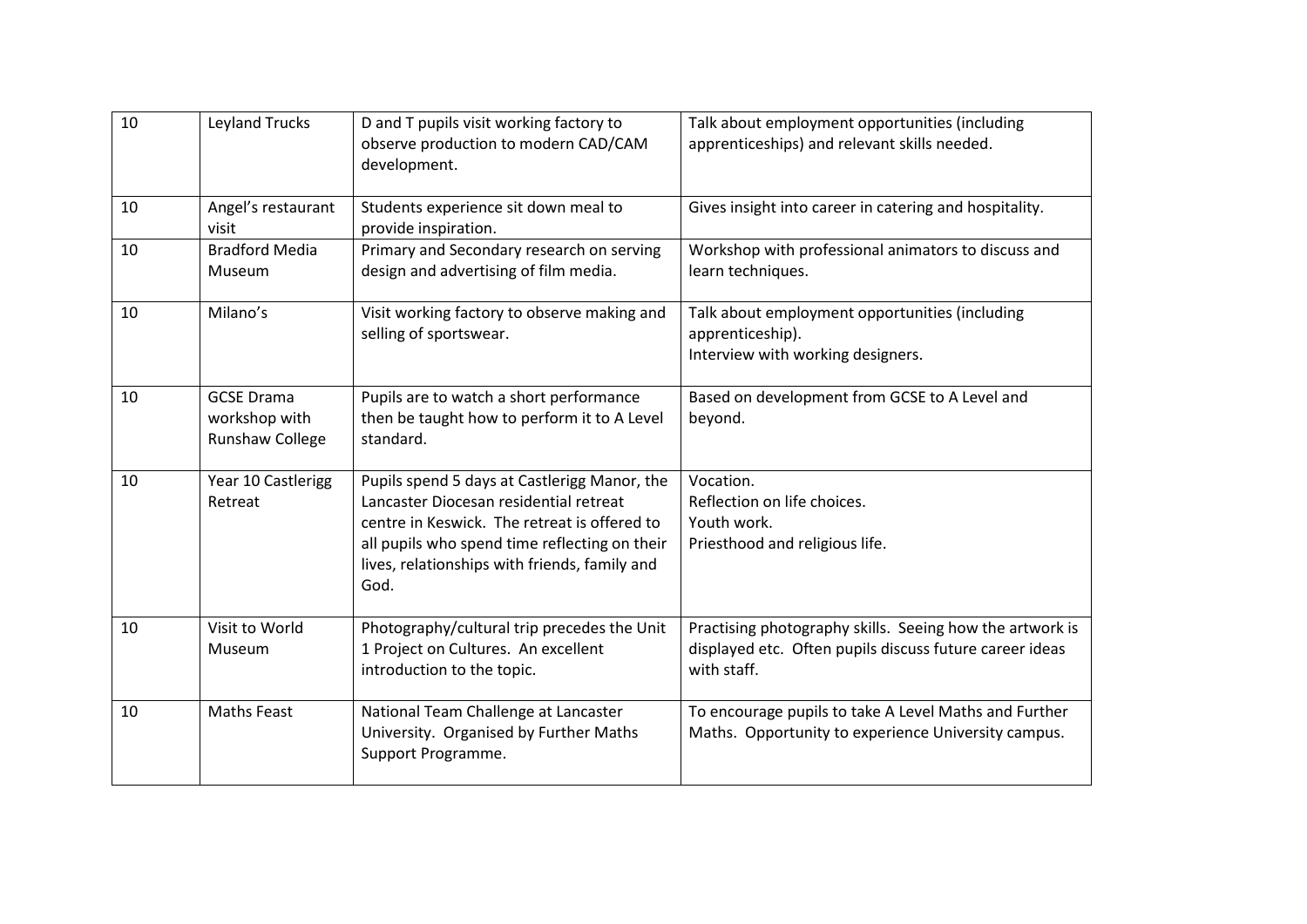| 10 | Graeme Atkinson<br><b>PNE FC Education</b>          | Graeme comes to talk to Year 10/11 boys<br>about possible college courses run through<br>the PNE FC Education Centre.                                                 | Education pathway for FE/HE in Physical Education.                                                                                                                                                                                                                                 |
|----|-----------------------------------------------------|-----------------------------------------------------------------------------------------------------------------------------------------------------------------------|------------------------------------------------------------------------------------------------------------------------------------------------------------------------------------------------------------------------------------------------------------------------------------|
| 10 | Theatre visit                                       | To see a professional performance of 'Blood<br>Brothers'.                                                                                                             | Analysis of professional acting skills and how pupils can<br>develop their own acting further.                                                                                                                                                                                     |
| 10 | <b>Thackray Medical</b><br>Museum                   | Pupils visited the museum and engaged with<br>workshops on the development of medicine.                                                                               | Links to medical careers.                                                                                                                                                                                                                                                          |
| 10 | OLCHS/CNC joint<br>Carol Service at St<br>Wilfred's | A high level choral event in 4 part harmony.<br>Pupils visit CNC and work with A<br>Level/BTECH students in this exciting<br>collaboration.                           | This is combined with a tour/information provided<br>regarding A Level Music/BTECH music opportunities.                                                                                                                                                                            |
| 10 | <b>Graded Music</b><br>Examinations                 | All GCSE pupils work towards playing graded<br>examination pieces. Many pupils in all year<br>groups completed graded examinations<br>throughout the year.            | Graded exams = UCAS points.                                                                                                                                                                                                                                                        |
| 10 | Presentation<br>Morning                             | Pupils are awarded subject prizes.                                                                                                                                    | Guest speaker is usually a past pupil or HT of our family<br>of primary schools, who maps their career.                                                                                                                                                                            |
| 10 | Worldskills Live                                    | A visit the Worldskills UK event at<br>Birmingham's NEC arena to talk to<br>employers about college, apprenticeships<br>and the world of work.                        | Interacting with employment, further education and<br>skills based stalls. Intelligent discussions, informative<br>presentations and guidance help the pupils become<br>more aware of the opportunities that are available to<br>them and the best approach in order to get there. |
| 10 | Duke of Edinburgh                                   | As part of their D of E, pupils are exposed to<br>a variety of work placements as part of their<br>volunteering, e.g. charity shops, coaching,<br>youth services etc. | Skills developed with working with others, team work,<br>set tasks developed in different work places - linking to<br>potential employers and experiences of work places.                                                                                                          |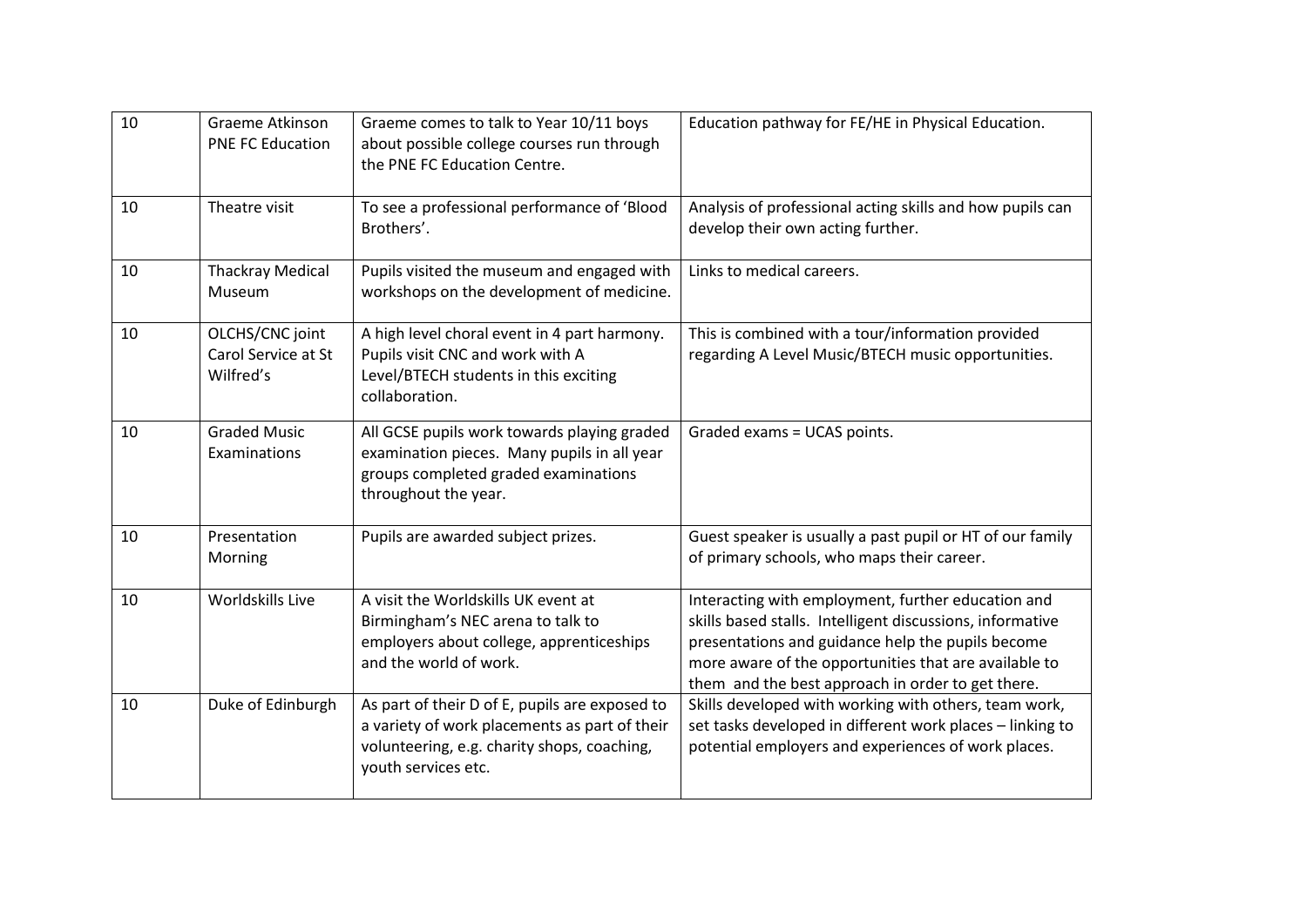| <b>YEAR</b><br>GROUP(S) | <b>NAME OF</b><br>VISIT/EVENT/CLUB/<br><b>ACTIVITY</b> | <b>DESCRIPTION OF EVENT</b>                                                                                           | WHY THE ENCOUNTER IS MEANINGFUL                                                                          |
|-------------------------|--------------------------------------------------------|-----------------------------------------------------------------------------------------------------------------------|----------------------------------------------------------------------------------------------------------|
| 11                      | Year 11 Romeo and<br>Juliet Theatre trip               | Students are going to watch the Royal<br>Shakespeare Company's performance of<br>Romeo and Juliet.                    | Potential career in 'The Arts'.                                                                          |
| 11                      | Harris Open Art<br>Exhibition                          | Pupil's work is shown in the Harris Museum<br>as part of the Harris Open Art Exhibition.                              | Potential links to employers/university<br>lecturers.<br>Potential buyers for work.                      |
| 11                      | <b>Graeme Atkinson</b><br><b>PNE FC Education</b>      | Graeme comes to talk to Year 10/11 boys<br>about possible college courses run through<br>the PNE FC Education Centre. | Education pathway for FE/HE in Physical<br>Education.                                                    |
| 11                      | Theatre visit                                          | To see a professional performance of 'Blood<br>Brothers'.                                                             | Analysis of professional acting skills and how<br>pupils can develop their own acting further.           |
| 11                      | <b>Thackray Medical</b><br>Museum                      | Pupils visited the museum and engaged with<br>workshops on the development of medicine.                               | Links to medical careers.                                                                                |
| 11                      | Presentation<br>Morning                                | Pupils are awarded subject prizes.                                                                                    | Guest speaker is usually past pupil or HT of our<br>family of primary schools, who maps their<br>career. |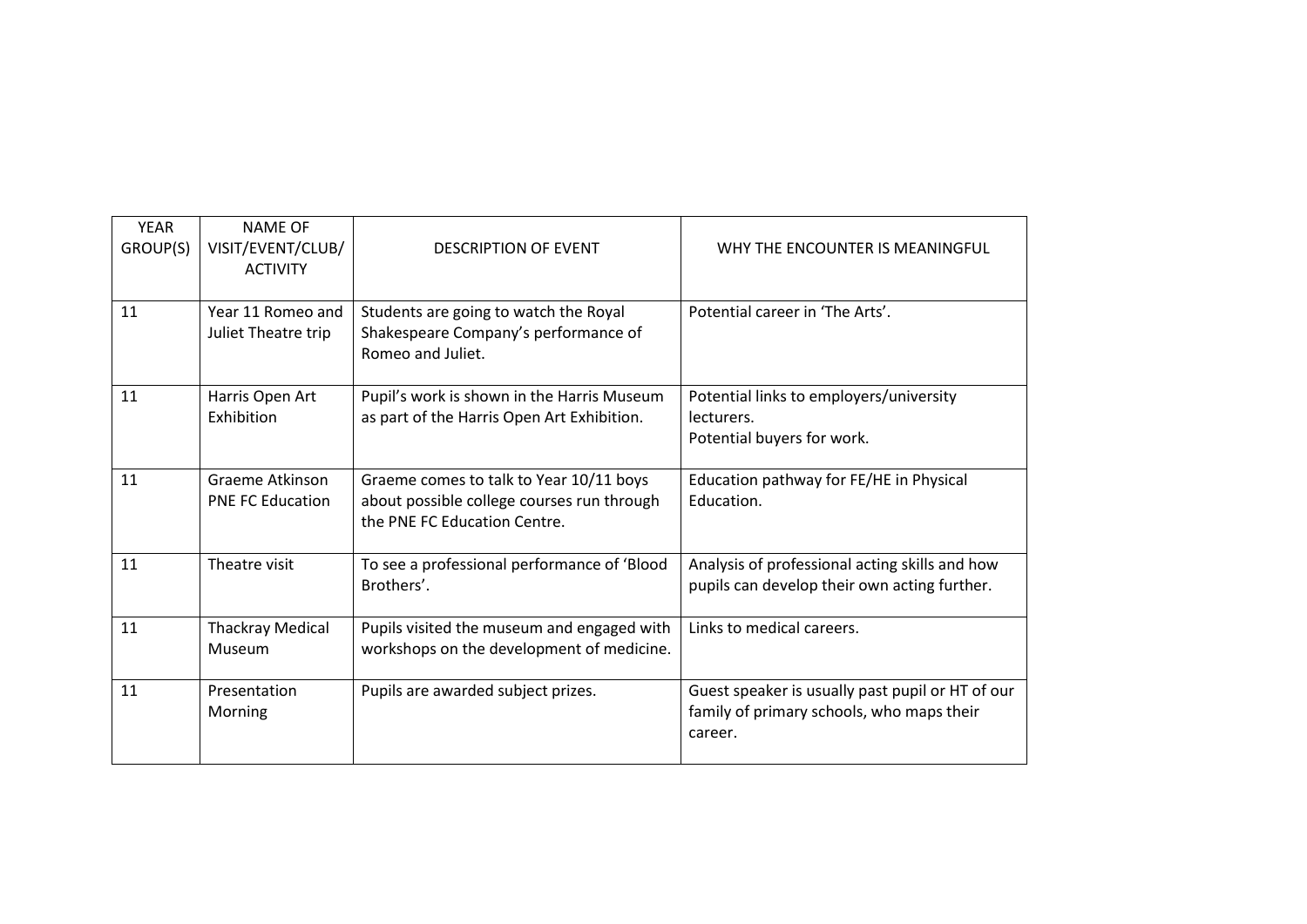| 11 | OLCHS/CNC joint<br>Carol Service at St<br>Wilfred's | A high level choral event in 4 part harmony.<br>Pupils visit CNC and work with A<br>Level/BTECH students in this exciting<br>collaboration.                                                                                               | This is combined with a tour/information<br>provided regarding A Level Music/BTECH music<br>opportunities.                                                                                                                                                                               |
|----|-----------------------------------------------------|-------------------------------------------------------------------------------------------------------------------------------------------------------------------------------------------------------------------------------------------|------------------------------------------------------------------------------------------------------------------------------------------------------------------------------------------------------------------------------------------------------------------------------------------|
| 11 | <b>Graded Music</b><br>Examinations                 | All GCSE pupils work towards playing graded<br>examination pieces. Many pupils in all year<br>groups completed graded examinations<br>throughout the year.                                                                                | Graded exams = UCAS points.                                                                                                                                                                                                                                                              |
| 11 | <b>Music Theory Class</b>                           | Pupils take part in one or two 30 min weekly<br>sessions (pre-school). They complete past<br>papers and work towards completion of the<br>Grade 5 Music Theory Exam (ABRSM)                                                               | This is a gateway qualification to A Level Music<br>(alternative to GCSE Music). It also enables<br>access to ABRSM practical grades above grade<br>5.                                                                                                                                   |
| 11 | Worldskills Live                                    | A visit the Worldskills UK event at<br>Birmingham's NEC arena to talk to<br>employers about college, apprenticeships<br>and the world of work.                                                                                            | Interacting with employment, further<br>education and skills based stalls. Intelligent<br>discussions, informative presentations and<br>guidance help the pupils become more aware<br>of the opportunities that are available to<br>them and the best approach in order to get<br>there. |
| 11 | Paris KS4 trip                                      | Students spend three night residential in<br>Paris, visiting the main famous sights and<br>experiencing the French way of life.                                                                                                           | Developing language skills.<br>Travel.<br>Food.                                                                                                                                                                                                                                          |
| 11 | Dance Diva                                          | Pupils taken to Charter Theatre and<br>rehearse in professional performance space<br>with professional technicians. They then<br>perform to an audience of 800 in the<br>evening. Pupils can also choreograph and<br>rehearse own groups. | Experience of real life theatre and<br>performance.                                                                                                                                                                                                                                      |